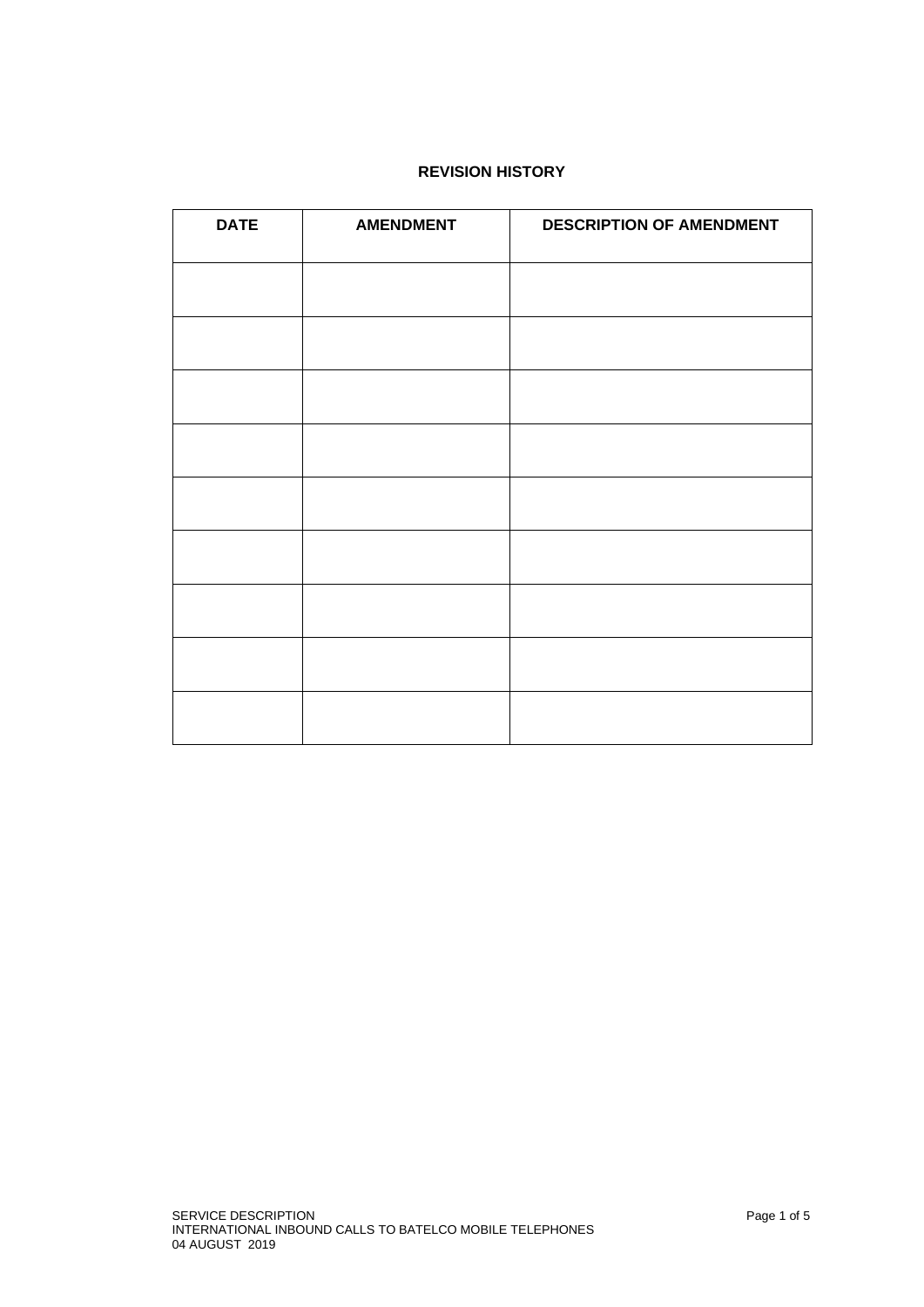# **SERVICE DESCRIPTION 2-4: INTERNATIONAL INBOUND CALLS TO BATELCO MOBILE TELEPHONES**

### **1 THE SERVICE**

The **Mobile Network Access Service for International Inbound Calls to Batelco Mobile Telephones** is a service for the access to a mobile network for the delivery of International Inbound Telephone Calls from a Calling International Party to a Called Local Mobile Party as further described in this Service Description.

**Available to:** Public telecommunications operators with an individual international services licence and one or more interconnection links with Batelco.

**Traffic:** Voice traffic which originates outside Bahrain and terminates on a Batelco mobile telephone number range.

**Reciprocal Service:** Not required.

### **2 DEFINITIONS**

Capitalised terms not defined in this Service Description are defined in the Dictionary. Terms defined in this Service Description are specific to it.

**Access Provider** means Batelco, where Batelco is the Licensed Operator of the Mobile Network directly connecting the Mobile Number of a Called Local Mobile Party to which the International Inbound Telephone Call is made.

**Billing and Collection Services** means the functions undertaken by the Access Seeker for the purposes of attempting to collect payments for the termination of Inbound International Telephone Calls.

**Called Local Mobile Party** means the End User directly connected to the Mobile Network of the Access Provider to whose Mobile Number an Inbound International Telephone Call is made.

**Calling International Party** means the person located outside Bahrain who initiates an Inbound International Telephone Call to a Called Local Mobile Party.

**Inbound International Telephone Call** means a Telephone Call made by the Calling International Party to a Called Local Mobile Party, however routed.

**Network Access Service** means the service comprising the delivery by the Access Provider of calls from a Point of Interconnection to a Called Local Mobile Party.

## **3 TERMS**

## **3.1 Prerequisites**

Batelco shall not provide the Network Access Service unless and until: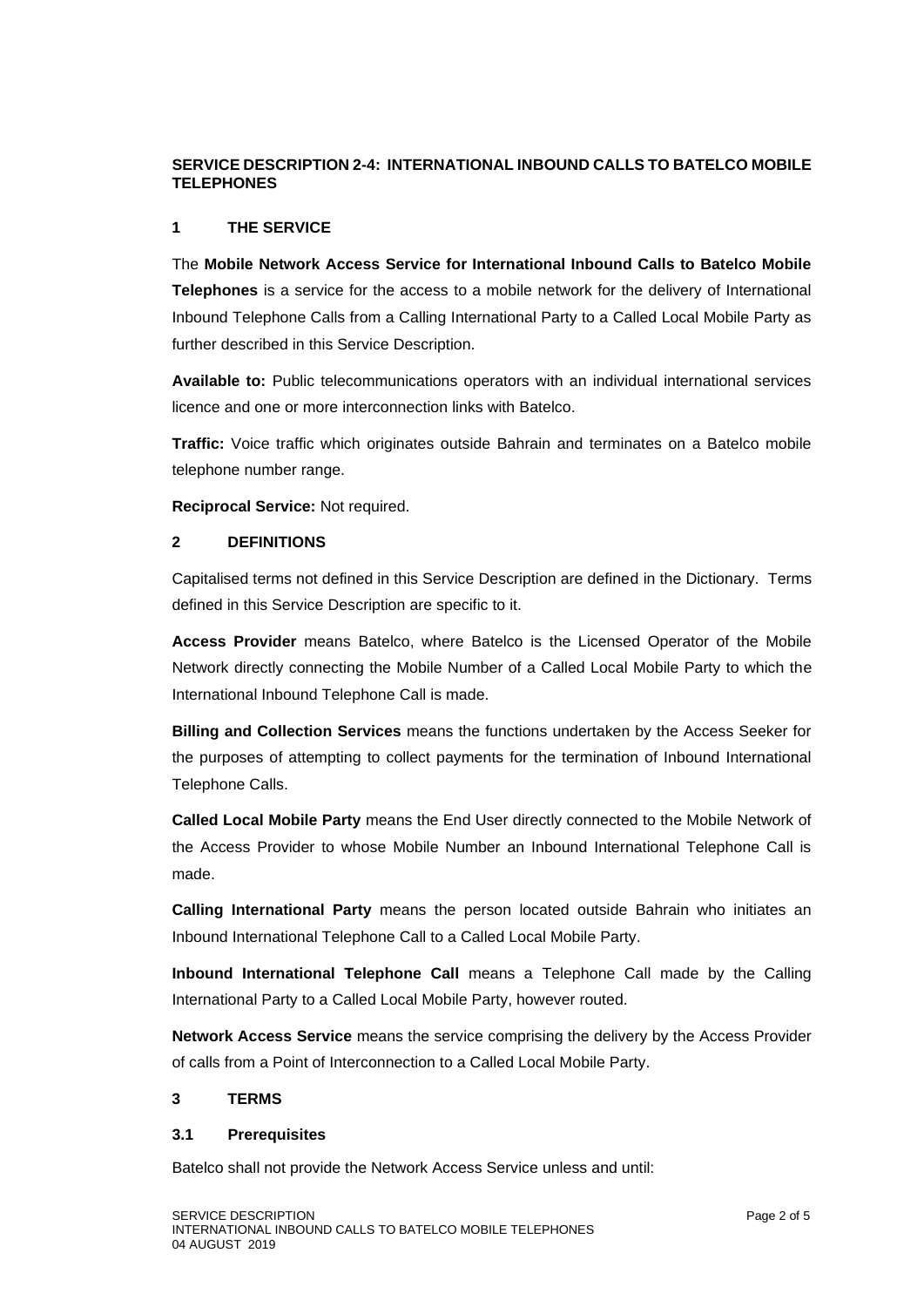- (a) either the In-Span Interconnect Link Service or the CSI Link Service is provisioned;
- (b) the parties have established the Point of Interconnection at which the parties agree the Access Seeker will handover Inbound International Telephone Calls to the Access Provider; and
- (c) the parties have successfully completed any pre-commissioning testing requirements of such interconnect link service set out in the Joint Working Manual.

## **3.2 Service Provision**

Batelco shall convey Inbound International Telephone Calls that are handed over by the Access Seeker from the agreed Point of Interconnection to the Called Local Mobile Party by means of the Batelco Mobile Network.

### **3.3 Handover**

The Access Seeker will handover Inbound International Telephone Calls:

- (a) at the agreed Point of Interconnection; and
- (b) in accordance with the terms of this Service Description, the Supply Terms and relevant technical and operational requirements notified by Batelco to the Access Seeker from time to time.

## **3.4 Conveyance**

Subject to the Access Seeker's compliance with its forecasting obligations, the Access Provider shall convey Inbound International Telephone Calls from the relevant Point of Interconnection to the Called Local Mobile Party in accordance with the terms of this Service Description, the Supply Terms and relevant technical and operational requirements agreed between the Access Seeker from time to time.

## **3.5 Refiling, Transit and Number Translation**

The Access Seeker must not take advantage of the arrangements for refiling or transit of traffic to or for termination of Telephone Calls to any local called number other than a Mobile Number of an End User directly connected to the Access Provider's Mobile Network. The Access Seeker must not use the Service in this Service Description in connection with any number translation, number forwarding or other abuse of incoming call termination.

#### **3.6 Echo Control**

Echo control will be provided in accordance with the Joint Working Manual.

#### **3.7 Provision of Tones and Network Announcements**

(a) If Batelco supports ending of an unsuccessful Inbound International Telephone Call at the signalling level and the Access Seeker requests, and Batelco agrees to do so,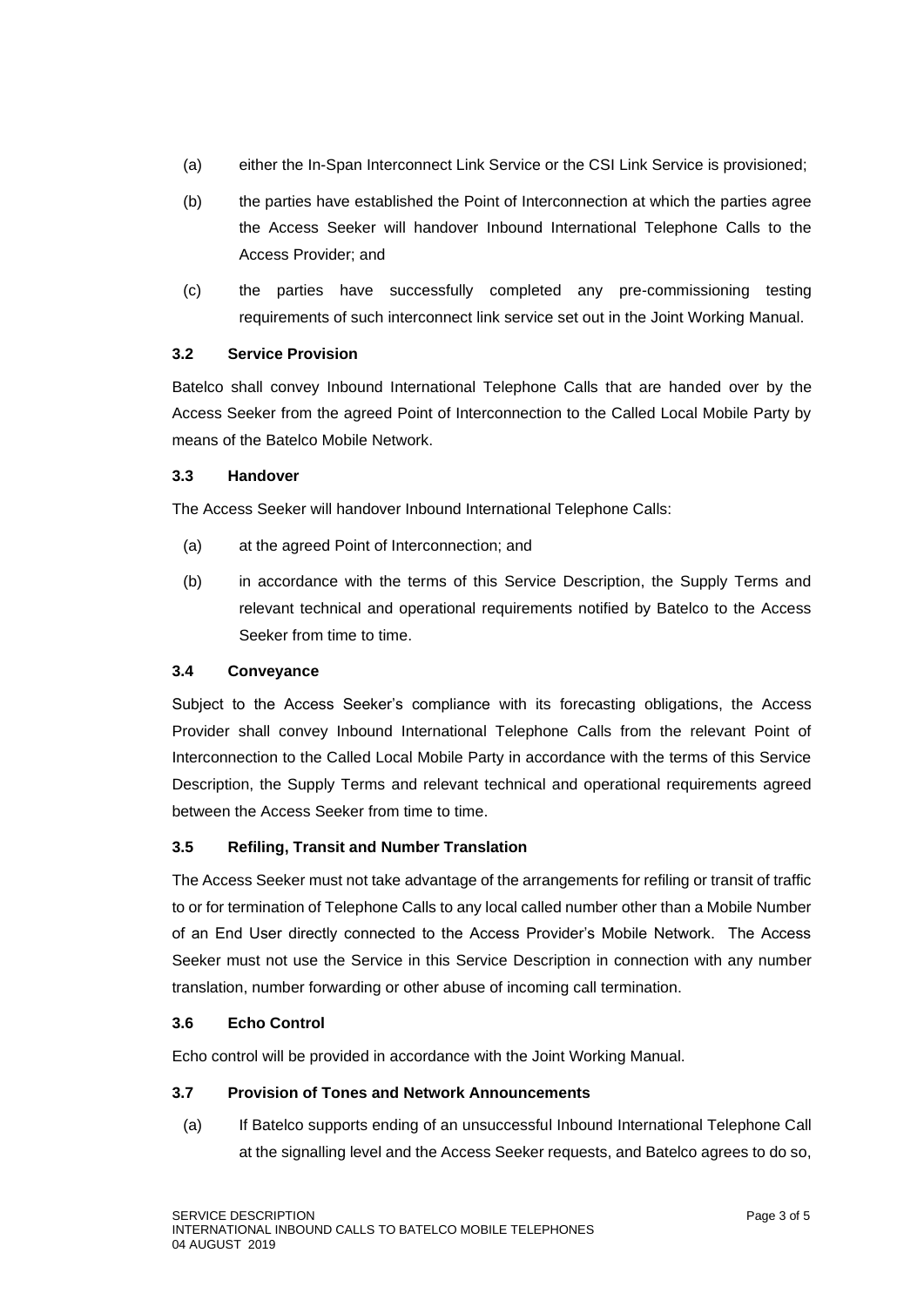Batelco may connect the Inbound International Telephone Call to information tones or network announcements in the Batelco Network.

(b) Details of the requirements for information tones and network announcements will be set out in the Joint Working Manual.

# **3.8 Signalling Interconnection**

The transfer of signals to support the establishment, maintenance and clear down of the Telephone Calls will be via the signalling interconnection specified in the Joint Working Manual.

# **3.9 Associated Information Signals**

- (a) The Inbound International Calls will be handed over to the Access Provider at the relevant Point of Interconnection with information signals provided in the associated signalling system.
- (b) The format of information in the signals referred to in paragraph (a) will be in accordance with ISUP specification set out in the Joint Working Manual.

## **3.10 Provision of CLI**

- (a) The Access seeker must do all that it can to ensure that the SS7 signalling provided by any International Correspondent will include the provision of CLI information in a format which allows both the Access Provider and the Access Seeker to unambiguously derive the full number of the Calling International Party.
- (b) The Access Seeker must obtain from the Regulator any approvals or licences necessary for exchange of CLI information (none is required as at the date of publication).

# **3.11 Nature of Switchports**

- (a) Inbound International Calls will be delivered to the Access Provider at 2.048 Mbit/s Switchports via a Point of Interconnection.
- (b) The Switchports will operate at 2.048 Mbit/s in accordance with the Joint Working Manual.

## **3.12 Send and Receive Speech Levels**

The send and receive levels for speech will be in accordance with the Joint Working Manual.

## **3.13 Calling Number Display**

The parties will comply with the provisions relating to calling number display where set out in the Joint Working Manual.